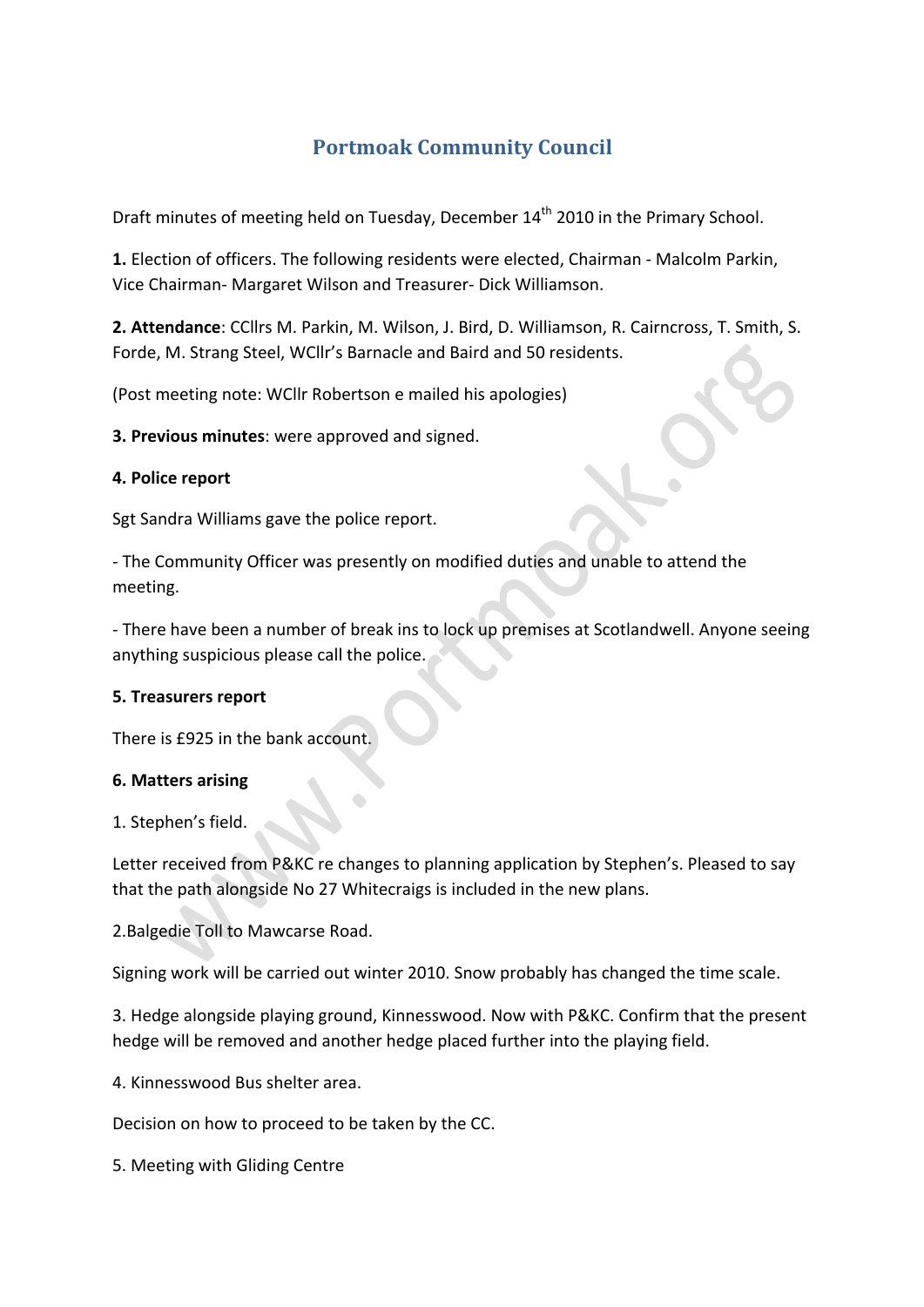Yet to be arranged

6. Build Outs. One build out has been moved, other work has stopped due to weather.

7. Vane Farm road.

It was agreed that the Ward Councillors would look at this issue.

8. Loch Leven Heritage Trail.

- 1. Route alongside RSPB still ongoing.
- 2. Access to Trail in Levenmouth area still required
- 9. Sign required to Well at Scotlandwell.

This will be included in the Wash House proposals presently taking place.

10. MBW paperwork with secretary

#### **7.#Planning**

A detailed list of the planning applications submitted in the Portmoak area can be found on the CC website, www.portmoak.org

#### **8.#Subcommittee reports**

#### Paths Group

There was no report. (Work on the path along the A911 had been halted due to weather conditions.)

#### **9. Ward Cllr reports**

WCllr Baird reported that the post bus is trying to find a more suitable location. She reminded the meeting that only green lidded bins will be collected until Sunday 19th, additional bags will also be accepted and if you live in a place where you know it is difficult for the bin lorry to access please try to take waste to a suitable location.

All information is available on the P&KC website.

She assured residents that footpaths are not good anywhere. For those that think the rural areas have been ignored the footpaths in Perth are also not good. She wished to thank all the local people who are helping to keep the roads open and looking after their neighbours.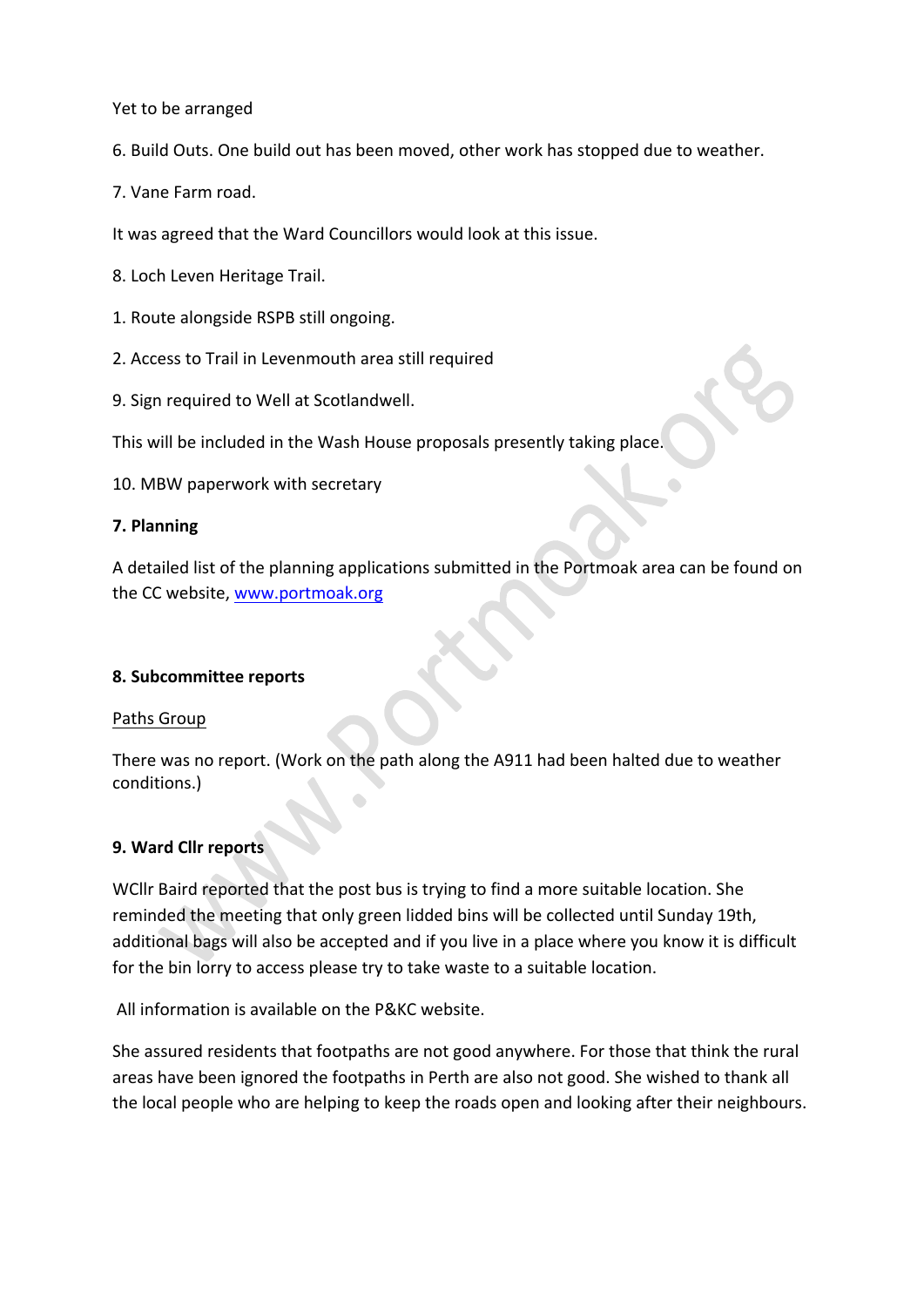WCIIr Barnacle agreed that the Council had a difficult time in keeping the major routes open although the inference of keeping the major routes open was questioned if the minor routes which allowed access to the major routes were not also kept clear.

A resident raised the question of whether a snow blower would be of more assistance than the present snow ploughs and the Chairman agreed that the suggestion should be considered.

Following the bad weather last year P&KC asked CC's to suggest ways of improving the service. There had not been any feedback on these suggestions and therefore it was not clear how P&KC had used these suggestions to improve the service this year.

It was reported that on two occasions personnel employed by P&KC had arrived in Bishop Terrace, Kinnesswood to fill a grit bin although it was confirmed that there had not been a grit bin in this particular position for the past 28 years.

(Post Meeting Note: WCllr Baird reported that more grit bins were due to be sited but the early snowfall had prevented the bases from being constructed)

### **10. AOCB**

None forwarded.

11. WCllr Barnacle gave a presentation on how the Main Issues Report will affect the residents of Portmoak and answered questions by residents.

WCllr Baird gave a different interpretation on two issues that had been raised but agreed that if anyone has anything to say about the issues raised in the report then now was the time.

The Chairman thanked WCllr Barnacle for his presentation.

(A copy of the presentation will be available on www.portmoak.org)

## **12. Communications**

The secretary informed the meeting that a presentation by a spokesperson for the applicant will be given on the proposed planning application at Wester Balgedie at the January 2011 CC meeting.

The following communications had been received following the November meeting

a. Letter from P&KC re extension to consultation period to February 11th 2011

1. Re-arranged dates for workshops being managed by P&KC

2. 12.12.10 Copy of a letter from resident re the price of heating oil